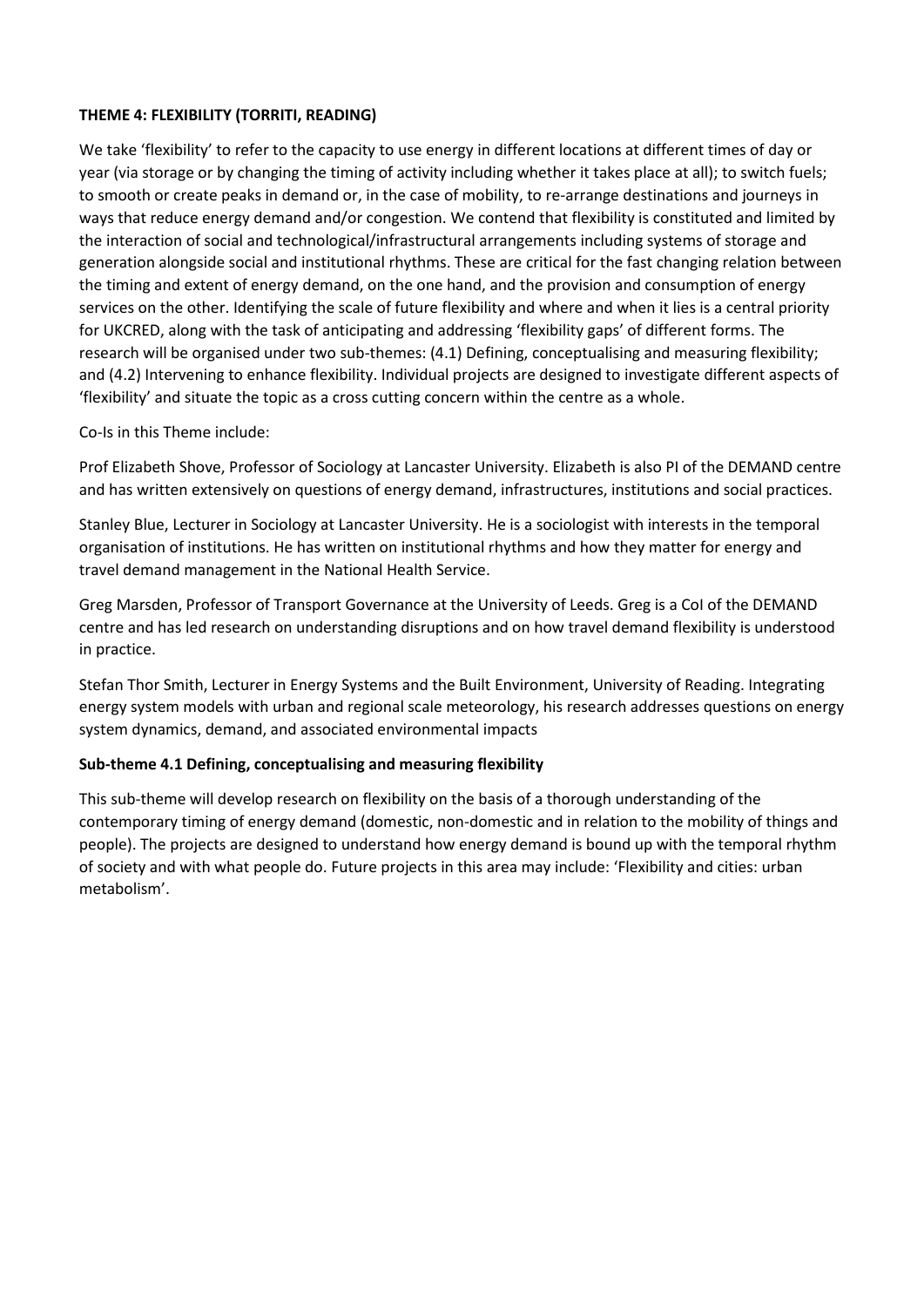## *Project 4.1.1 Flexibility: past, present and future (Shove, Lancaster)*

**Context and background:** Looking to the future, there are major uncertainties about how social and institutional rhythms might fit with decarbonised and renewable energy system[s \(Labanca 2017\)](http://www.springer.com/gb/book/9783319337524). Energy systems (gas, oil, electricity and related demands) have always had a degree of flexibility in how demand meets supply and *vice versa.*

**Aim:** This project develops methods of conceptualising and evaluating actual and potential flexibility within and between energy systems over time and at different scales.

**Questions and methods:** *How has flexibility been managed in the past?* Historians of infrastructures and energy will synthesise evidence of flexibility gaps and crises in transport, gas and electricity systems and draw lessons for the future (8 commissioned studies/literature reviews/industry feedback). *How flexible is the energy system today?* We will develop methods of mapping energy-system flexibility at national and city scale. We will use data on pinch points, and 'reserves' (e.g. National Grid data on STOR events; the BEIS sub-national road transport consumption data) to develop methods of representing the changing relation between supply, demand and service provision for gas, electricity and vehicle fuel in space and time [\(Shove et al.](https://www.bloomsbury.com/uk/time-consumption-and-everyday-life-9781847883643/) 2009). *How are future flexibilities envisioned and established?* We need to know what visions of demand adaptability and timing are inscribed in present and future infrastructure plans, and how institutional arrangements 'block' or facilitate demand-side flexibility at different scales (see 6.3.1). Turning the problem around, we explore plausible patterns of time-use consistent with significant decarbonisation of energy supply and much greater reliance on renewables (secondary data analysis/interviews with national organisations (National Grid, Ofgem, DfT, NIC); and city authorities/interactive feedback/time use and practice scenarios/international workshop).

**Outputs:** a single flexibility 'map' of gas, electricity and vehicle fuel showing headroom over time, identifying thresholds/critical points relating to increased and decreased demand and showing when and where these occur + workshop; commissioned analyses of flexibility in the past; review of current thinking about the future timing of demand and flexibility and analysis of proposed plans; time-energy scenarios + international workshop. 3 Journal articles; 1 special issue.

Start date: October 2018 End date: September 2020. Resource: ES 2 months; SB 3 months; JT 2 months; GM 1 month; PDRA 24 months Lancaster; PDRA 6 months Reading.

#### *Project 4.1.2 Measuring flexibility in the timing of electricity demand*

**Context and background:** Model-based assessments of electricity demand vary in their estimates of the costs and benefits of flexibility. Unlike physical assets, which can be subjected to a test procedure in isolation to collect all relevant parameters to characterise their flexibility, measuring demand side flexibility poses challenges in terms of counterfactual demand and value over different time scales.

**Aim:** This work will produce innovative ways of measuring demand side flexibility and its value.

**Questions and methods:** *How can demand side flexibility be measured in practice? Which data are available and what missing data need to be captured?* This project will review flexibility metrics; analyse baseline methodologies; and develop flexibility assessment frameworks. Novel statistical and probabilistic methods will be developed to assess the impact and efficacy of interventions. Data comprising household composition, occupancy and activity patterns (e.g. METER and SMRP) will capture the diversity of electricity services provided and their temporal dependencies.

**Outputs:** Working paper on flexibility metrics, statistical toolkit (flexibility index).

Start date: April 2020. End date: March 2021. Resource: PDRA 12 months unallocated, JT 1 month.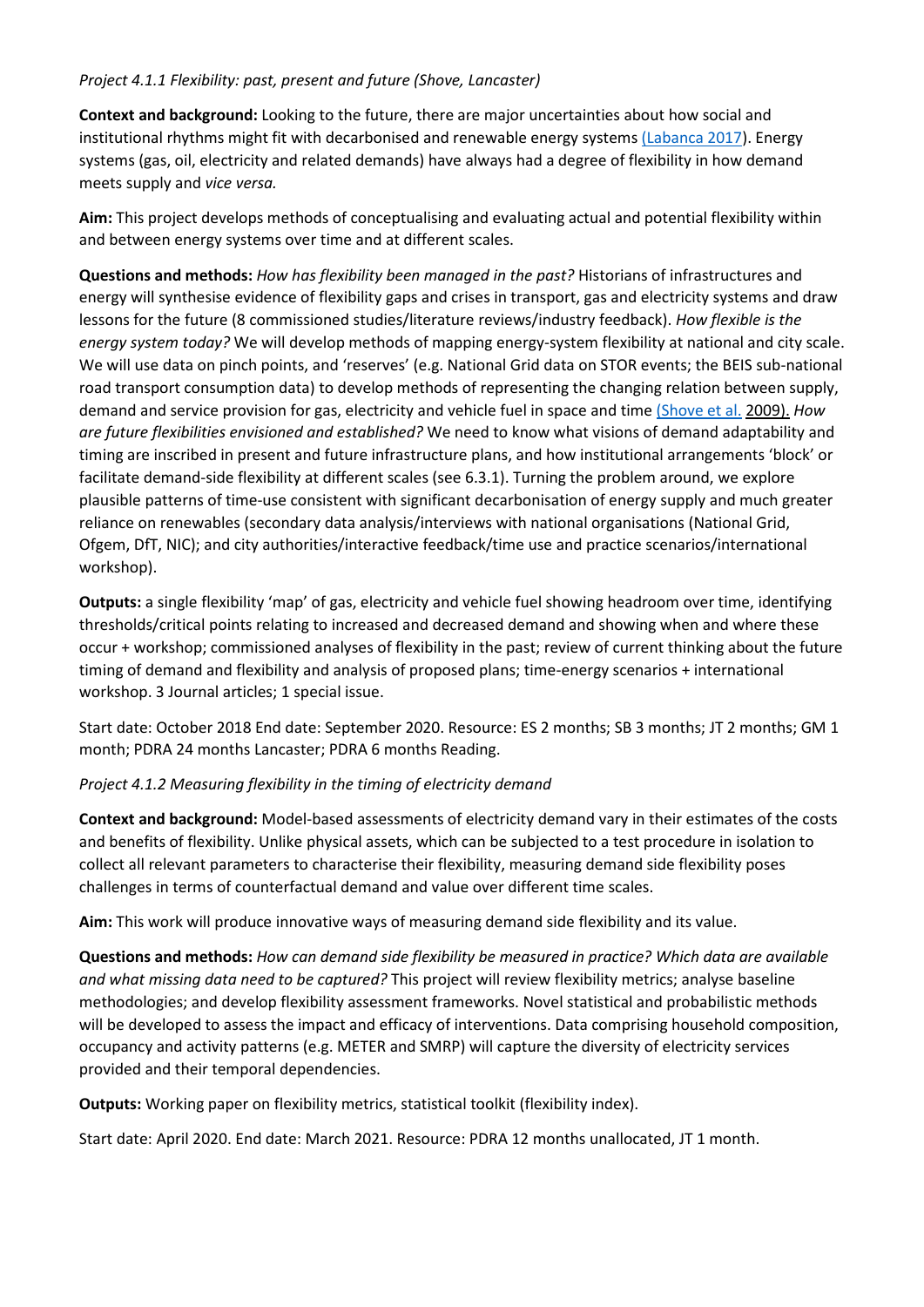# *Project 4.1.3 Conceptualising flexibility (Shove, Lancaster)*

**Context and background:** Flexibility is not only about adapting supply to demand or switching fuel to match or meet existing temporal patterns. It is also about recognising that temporal patterns are not fixed: they vary and are in part shaped by technologies and systems of provision.

**Aim:** The work will conceptualise whole system 'flexibility' to better understand how forms of synchronisation, periodicity and duration structure mobility and other forms of energy demand. This project is a 'theoretical engine room' that will inform and influence research across the whole centre.

**Questions and methods:** Articulating the time-related implications of present energy policies and related research in science and engineering depends on integrating and mobilising concepts developed across the social sciences [\(Blue 2017\).](https://doi.org/10.1177/0961463X17702165) This foundational work is in three phases: a) *critically reviewing methods of conceptualising and measuring flexibility across disciplines and research fields, and between supply, demand, and the provision of energy services*; b) f*ocussing on how forms of spatial and temporal flexibility are structured and conceptualised in relation to transport (see 2.2.2), and domestic and non-domestic energy demand, and analysing assumptions about flexibility embedded in energy research and policy*; and c) *drawing on international experience and expertise, including hosting a major conference on flexibility and energy demand*.

**Outputs:** 2 articles, 2 interactive workshops involving UK energy researchers and social scientists, and 1 international conference.

Start date: October 2018. End date: March 2023 Resource: ES 2 months; SB 3 months; JT 2 months; GM 2 months.

# **Sub-theme 4.2 Intervening to enhance flexibility:**

This sub-theme assesses the impacts of interventions aimed at mitigating peaks and increasing flexibility in the timing of energy demand. The focus is on technologies, pricing mechanisms and shifts in institutional timings and understanding the extent to which these shape the temporalities of daily social life and generate new challenges for demand-side flexibility. Future projects in the area may include: 'Flexibility and working arrangements' and 'Flexibility and segments of population: older people, solo living, night shifts'.

# *Project 4.2.1 Flexible demand-side technologies and temporalities (Smith, Reading)*

**Context and background:** Storage and control technologies such as household batteries, vehicle- to-grid electric vehicles, and system network platforms for metering and actuation are expected to enable a more flexible management of demand. The operational constraints of individual and combined technologies need to be understood in relation to flexibility of how, where, and when people demand energy and what this means to demand profiles across distribution networks.

**Aim:** This project will analyse how existing demand-side technologies (DST) can change patterns of demand at different scales by modelling technology functionality and the implications on the temporality of practices.

**Questions and methods:** Activity profiles and demand flexibility will be modelled using statistical methods to capture variation under different levels of DST adoption. Modelling inputs will be based on a combination of data from case-study interviews, monitoring campaigns, and time-use diaries (both primary and secondary data). Analysis will be undertaken to address a) *whether existing technologies require changes in social practices in order to offer effective demand side management*; and b) *if technologies that enable flexibility actually change temporalities in what people do*. Flexible demand estimates will be integrated into an existing energy system model that also incorporates models of demand-side technology operation and control. Simulations for different levels of technology adoption will be undertaken to see: c) *on what spatial scales do changing practices impact flexibility*; d) *what the operational limits of flexibility are for the studied technologies under identified social practices*; and e) *the significance of different scenarios of technology adoption to flexible demand at different spatial scales on distribution networks*.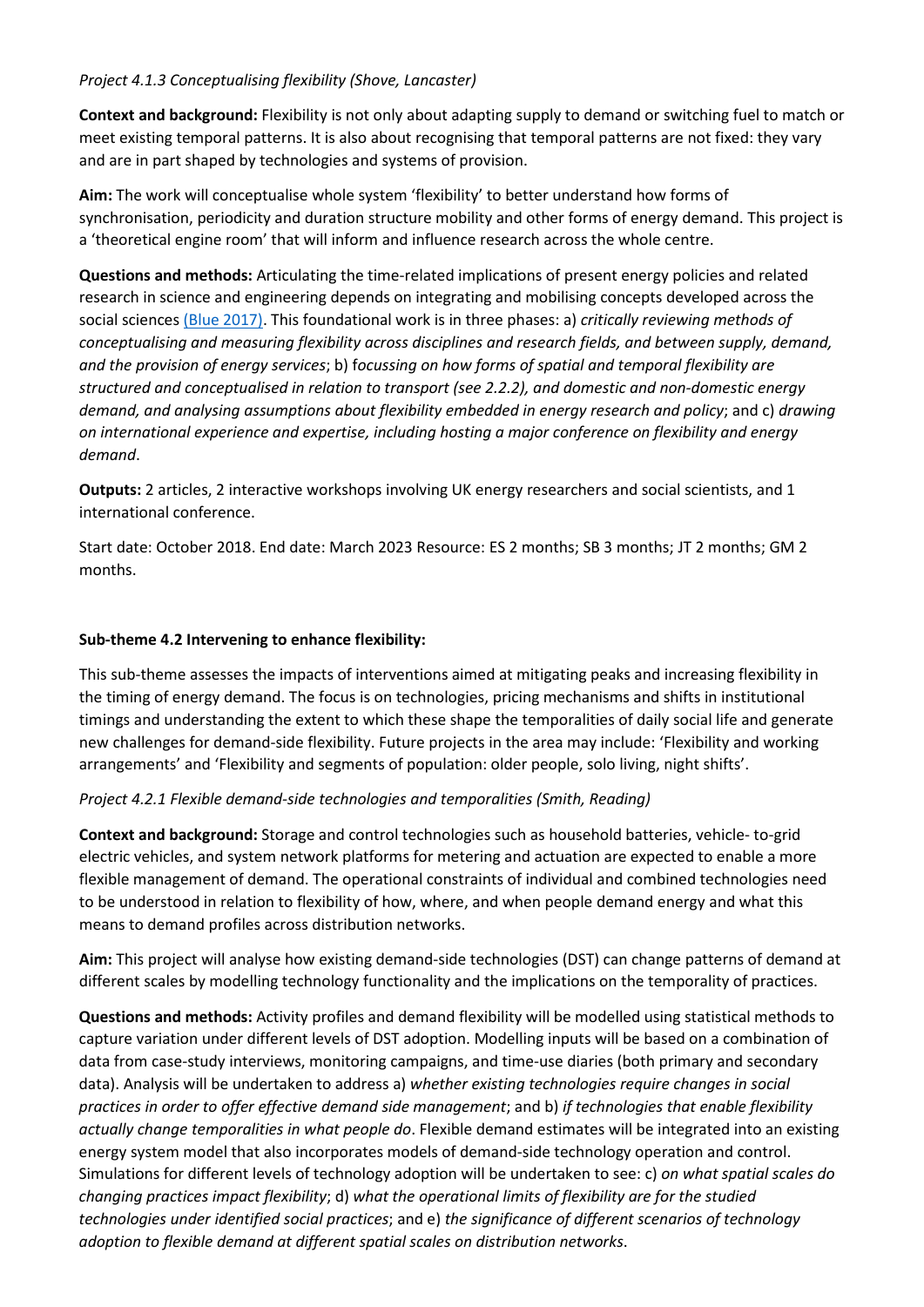**Outputs:** 3 research articles covering: modelling approach and data integration; technological limitations to flexibility; and grid-spatial patterns of flexibility under technology adoption scenarios. Computational models of demand-side technology operation; demand related activity profiles integrated into energy system models; network maps of technology adoption and demand flexibility; data on demand practices of early adopters; case study data on demand practices of adopters (interviews and energy monitoring); 1 workshop on technology adoption and demand flexibility.

Start date: October 2019. End date: September 2022. Resource: PDRA1 36 months Reading; PDRA2 6 months Reading; STS 9 months; JT 3 months.

# *Project 4.2.2 Price and time elasticity (Torriti, Reading)*

**Context and background:** In the energy economics literature price elasticity is the main proxy for calculating the average change in demand by (groups of) end-users following variations in prices [\(Torriti, 2014\)](http://www.sciencedirect.com/science/article/pii/S1364032114003591?via%3Dihub). This does not reflect how people's flexibility varies based on the time of the day, location, work and social commitments.

**Aim:** This project will move thinking beyond average price elasticities by critically engaging with existing work on price elasticity, focusing on time-of-day fixities, considering wider societal impacts of dynamic pricing, comparing elasticities across different types of derived demand, estimating how price elasticities vary according to the time of the day, weather and occupancy levels.

**Questions and methods:** This project will address key questions on how does price elasticity change based on the time of the day. It will explore the relationships between elasticity and flexibility. By doing so, it will examine how elasticity is dependent by variables other than prices, such as fixities around routines and schedules. This work will require critical engagement with energy elasticity literature and scholars. It will inform work which makes use of elasticity (e.g. energy and transport regulators introducing time-of-day pricing) for dynamic tariff planning. The project will: a) *critically review existing work and projects on shortterm price elasticity;* b) *derive fixities in what people do from UK time use data;* c) *assess wider impacts of dynamic pricing;* d) *compare dynamic pricing of household electricity, transport and other sectors;* e) *measure time-of-day price elasticity; and* f) *create new metrics based on non-price elasticities*. Methods will involve meta-analysis of price elasticity; analysis of time use data; econometric analysis of distributional effects of ToU tariffs; cross-sectoral comparative analysis of price elasticity; analysis of price signals at different scales; new elasticity metrics.

**Outputs:** 1 review paper of existing elasticity estimates; 2 research articles on energy economics journal; 1 research article on different elasticity metrics; 1 conference paper on time use data analysis; 4-5 blog articles; 1 workshop on derived elasticity; 1 impact event (Ofgem and BEIS); exchange with UKCRED visitors.

Start date: April 2021. End date: March 2023. Resource: PDRA 36 months Reading; JT 2 months.